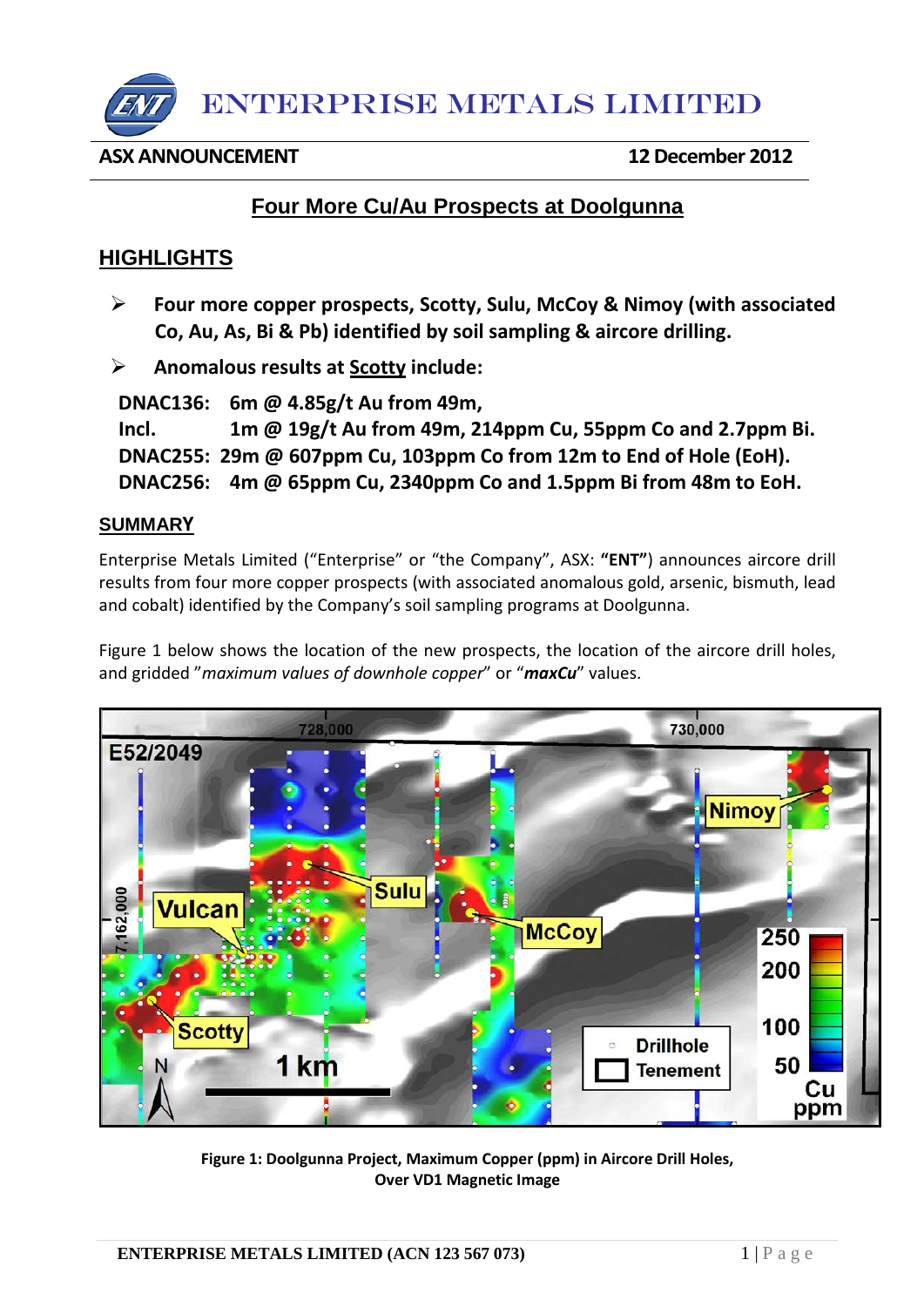

The Company is searching for copper/gold rich volcanogenic massive sulfide (VMS) ore deposits within the Narracoota Formation volcanics, approximately 13 km southwest of Sandfire Resources NL's DeGrussa copper mine. Due to lack of outcrop and deep weathering, the Company has undertaken extensive regional and infill soil sampling programs and analysed for metals typically associated with VMS deposits such as Au, Ag, [Cu,](http://en.wikipedia.org/wiki/Copper) Pb, Zn, [Bi,](http://en.wikipedia.org/wiki/Barium) Co, Cd and Mn.

Soil sampling by the Company (880 samples) over the SW and NE extensions of the Vulcan trend has defined four new copper prospects, with associated anomalous Au, As, Bi, Pb and Co. Figures 2 and 3 below show images of the gridded soil copper and gold results, and the new copper prospects.



**Figure 2: Doolgunna Project, Copper (ppm) in Soil Samples**



**Figure 3: Doolgunna Project, Gold (ppb) in Soil Samples**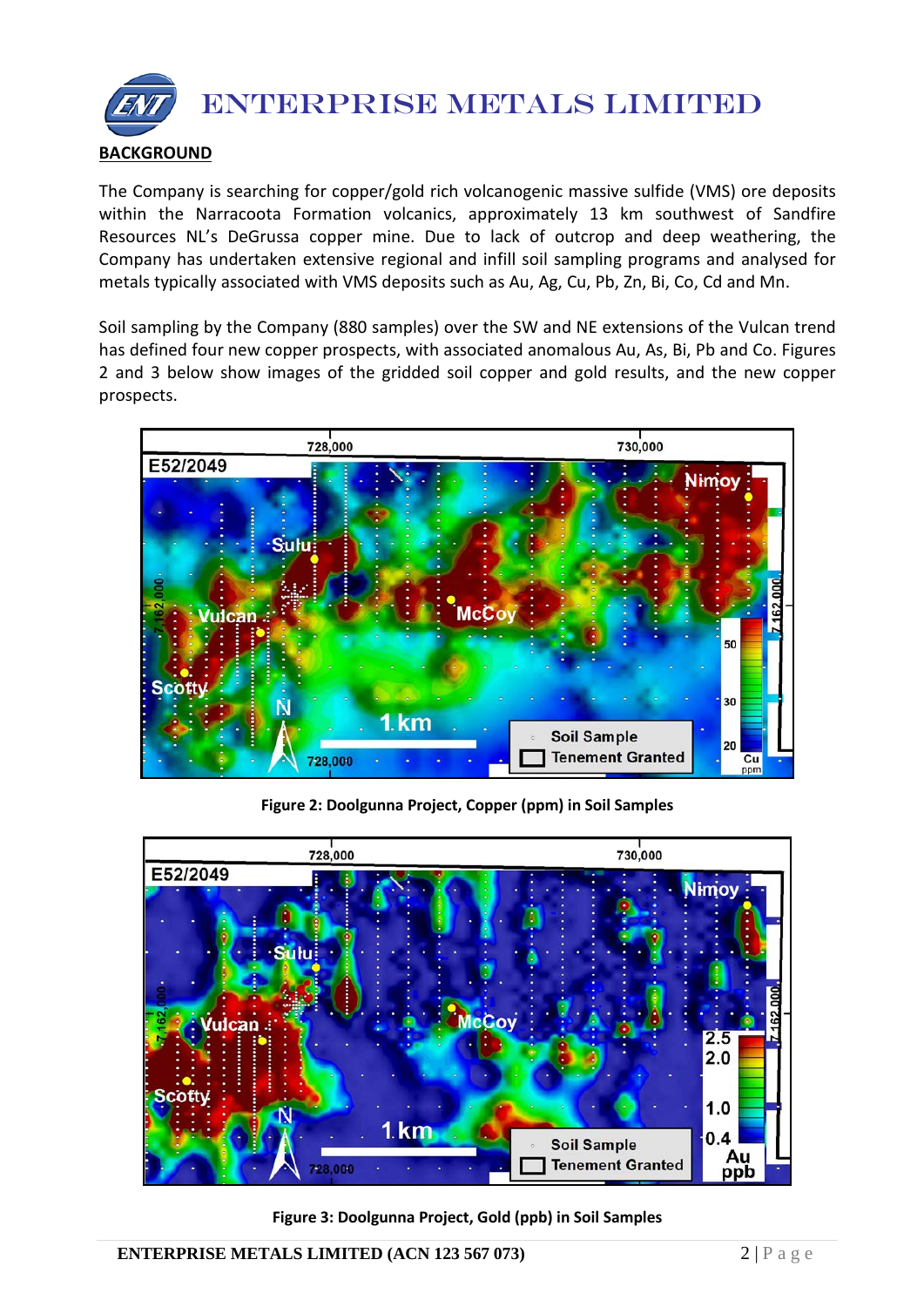ENTERPRISE METALS LIMITED

### **AIRCORE DRILLING**

Contemporaneously with the soil sampling, regional vertical aircore drilling was undertaken throughout 2012 on north-south lines 1,000 metres apart, with holes spaced at 200m along lines. Subsequently, some infill AC drilling was undertaken to follow up areas of soil and/or aircore anomalism. This combined data has identified the four new copper prospects which are discussed below. (Refer Appendix 1 for collar file of drill holes referred to in this report)

### **SCOTTY PROSPECT:**

This prospect is centred approximately 500m south west of the Vulcan Prospect, and strikes north east. The area was initially identified as a soil gold anomaly (+2ppm Au) but aircore drilling has intersected anomalous copper, gold, silver, bismuth and cobalt.

The highest copper values were encountered towards the base of the regolith or End of Hole, and are associated with elevated cobalt, silver and bismuth. (Refer Table 1 below)

|           | From | To    | Cu    | Au    | Ag     | Bi    | Co    |
|-----------|------|-------|-------|-------|--------|-------|-------|
| Hole      | (m)  | (m)   | (ppm) | (ppm) | (ppm)  | (ppm) | (ppm) |
| DNAC136   | 36   | 44    | 221   | 0.02  | 0.09   | 0.1   | 352   |
| DNAC136** | 48   | 52    | 214   | 3.88  | 0.18   | 2.72  | 55    |
| DNAC244   | 24   | 40    | 343   | 0.01  | 0.21   |       | 65    |
| DNAC251   | 40   | 81    | 202   | >0.01 | 0.16   | 0.10  | 30    |
| Incl.     | 79   | $81*$ | 610   | >0.01 | 0.08   | 0.13  | 46    |
| DNAC255   | 12   | $41*$ | 607   | >0.01 | 0.08   | 0.01  | 103   |
| Incl.     | 16   | 32    | 757   | >0.01 | 0.09   | 0.01  | 162   |
| DNAC256   | 48   | $52*$ | 65    | >0.01 | 7.92   | 1.47  | 2,350 |
| DNAC259   | 40   | $53*$ | 186   | >0.01 | 0.12   | 0.01  | 49    |
| Incl.     | 40   | 44    | 454   | >0.01 | 0.38   | 0.06  | 36    |
| DNAC262   | 36   | 48    | 66    | >0.01 | 0.05   | 0.03  | 322   |
| DNAC266   | 44   | 48*   | 265   | 0.03  | 0.84   | 1.78  | 138   |
| DNAC267   | 0    | 4     | 387   | 0.10  | 2.15   | 3.96  | 174   |
| DNAC267   | 16   | 28    | 490   | 0.01  | 0.12   | 0.18  | 17    |
| DNAC267   | 40   | 48    | 109   | 0.38  | 0.35   | 0.16  | 109   |
| DNAC267   | 56   | 60    | 148   | >0.01 | < 0.02 | 0.89  | 14    |

# **Table 1: Scotty Prospect, Anomalous Aircore Drill Hole Results**

 *\*End of Hole & Refer Note 1 for analytical methods. \*\* Previously reported ASX:ENT 17 August 2012.*

#### *Note 1:*

*For all aircore drill hole 4m composite samples, Au, Cu and other elements analysed by Method ARM155 (50g Aqua regia digest, ICP-MS) by SGS Australia Pty Ltd.*

*For all aircore drill hole 1m original samples, Au subsequently analysed by FAA505 (Fire Assay/AAS, 50 gm charge) by SGS Australia Pty Ltd.*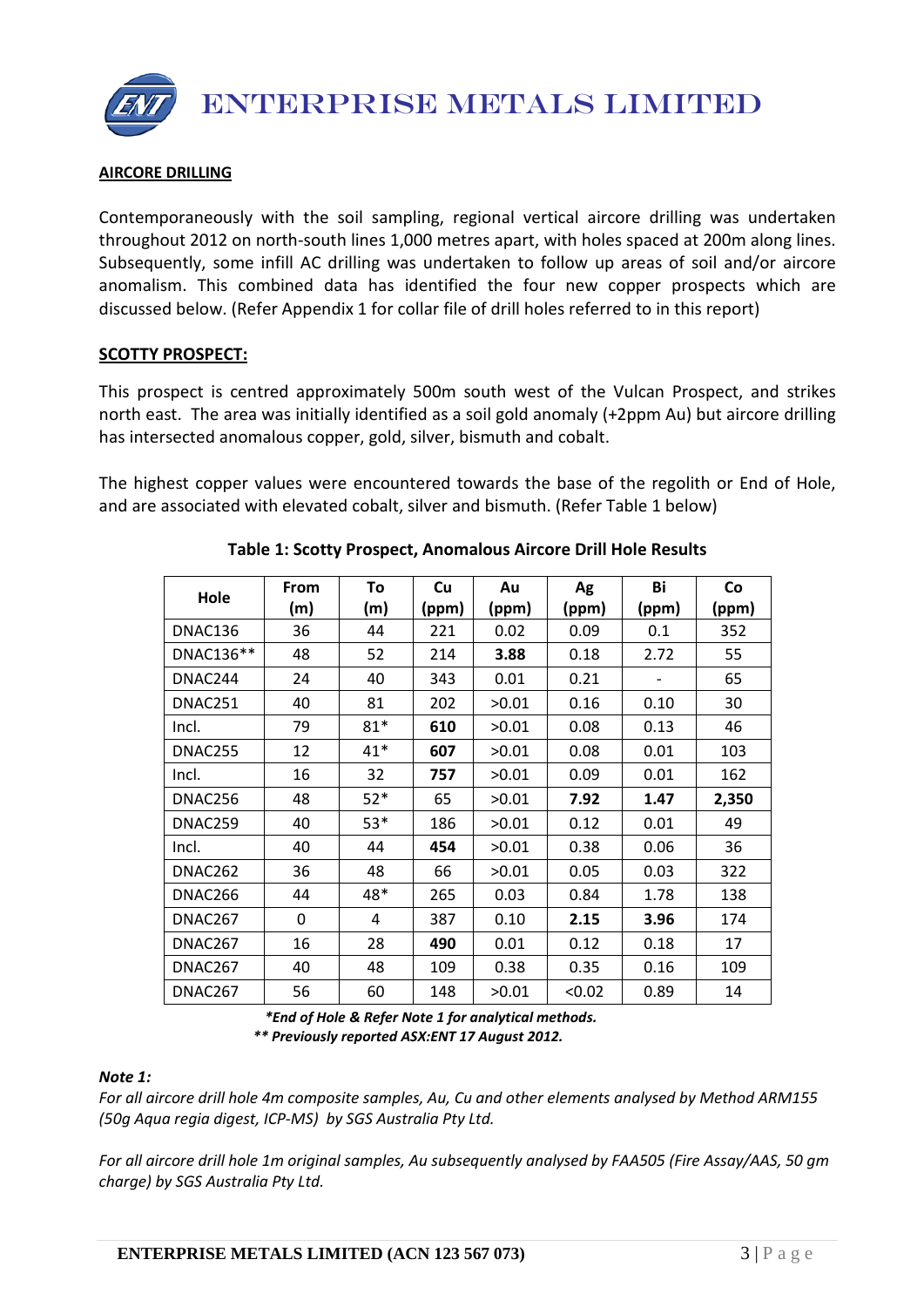

This prospect is centred approximately 600m north east of the Vulcan Prospect, and was initially identified by the discovery of a rock chip sample with visible gold, which assayed 810g/t Au, 0.1% Cu, 18.3g/t Ag, 1.0% Bi, 132ppm Mo and 2.7ppm Sb. (*ASX:ENT Announcement 17 September 2012)*

Subsequent detailed soil sampling identified a broad NE striking +50ppm copper anomaly. Shallow aircore drilling in the area is widely spaced with many aircore holes terminating in elevated copper and cobalt (Refer Table 2 below). Further AC drilling is required to define a basement Cu/Au target.

| Hole    | From        | To    | Cu    | Au       | Ag     | Co    |
|---------|-------------|-------|-------|----------|--------|-------|
|         | (m)         | (m)   | (ppm) | (ppm)    | (ppm)  | (ppm) |
| DNAC084 | 40          | $51*$ | 396   | $<$ 1    | < 0.02 | 96    |
| DNAC085 | 16          | $36*$ | 512   | $\leq$ 1 | < 0.02 | 61    |
| DNAC086 | 16          | $31*$ | 273   | $\leq$ 1 | < 0.02 | 104   |
| DNAC175 | 24          | $31*$ | 254   | $\leq$ 1 | 0.04   | 68    |
| DNAC176 | 8           | $30*$ | 404   | $\leq 1$ | 0.04   | 41    |
| Incl.   | 24          | $30*$ | 532   | $\leq$ 1 | 0.08   | 84    |
| DNAC178 | 0           | 24    | 175   | $\leq$ 1 | 0.02   | 27    |
| DNAC190 | $\mathbf 0$ | $22*$ | 244   | $\leq$ 1 | 0.02   | 30    |
| DNAC191 | 12          | 44*   | 171   | $\leq 1$ | 0.05   | 51    |
| DNAC193 | 8           | 32    | 137   | $<$ 1    | 0.04   | 17    |
| DNAC200 | 20          | 48    | 226   | $<$ 1    | 0.04   | 40    |
| DNAC206 | 4           | $34*$ | 176   | $<$ 1    | 0.02   | 49    |
| DNAC219 | 20          | $41*$ | 115   | 0.01     | 0.07   | 54    |
| DNAC220 | 12          | $33*$ | 276   | $\leq 1$ | 0.03   | 58    |
| DNAC221 | $\mathbf 0$ | 42*   | 313   | $<$ 1    | 0.05   | 49    |
| Incl.   | 40          | 42*   | 570   | $<$ 1    | 0.22   | 83    |
| DNAC222 | 28          | 48    | 121   | $\leq$ 1 | 0.04   | 37    |
| DNAC222 | 48          | $55*$ | 48    | 0.02     | 0.13   | 119   |
| DNAC234 | 8           | 40    | 208   | 0.9      | 0.07   | 40    |
| DNAC234 | 40          | $45*$ | 263   | <1       | 0.05   | 67    |

# **Table 2: Sulu Prospect, Anomalous Aircore Drill Hole Results**

*\*End of Hole & Refer Note 1 for analytical methods.*

# **McCOY PROSPECT**

This prospect is centred approximately 1,500m due east of the Vulcan Prospect, and is located in the vicinity of No. 2 Bore. The Company's 2012 AC drilling program was intended to check results of shallow drilling by Western Mining Corporation ("WMC") in 1971, and follow up Enterprise's 2009 intersection of 1 m at 0.86% Cu, 0.4% Pb and 0.27% Zn in hole NBRC010. The current results, particularly from DNAC338, have extended the copper/zinc/lead anomaly to the south east, providing encouragement for further work. (Refer Table 3 overleaf)

# **DNAC338: 8m @ 299ppm Cu, 1,625 ppm Pb, 8.03 ppm Bi and 490 ppm Zn from 24m.**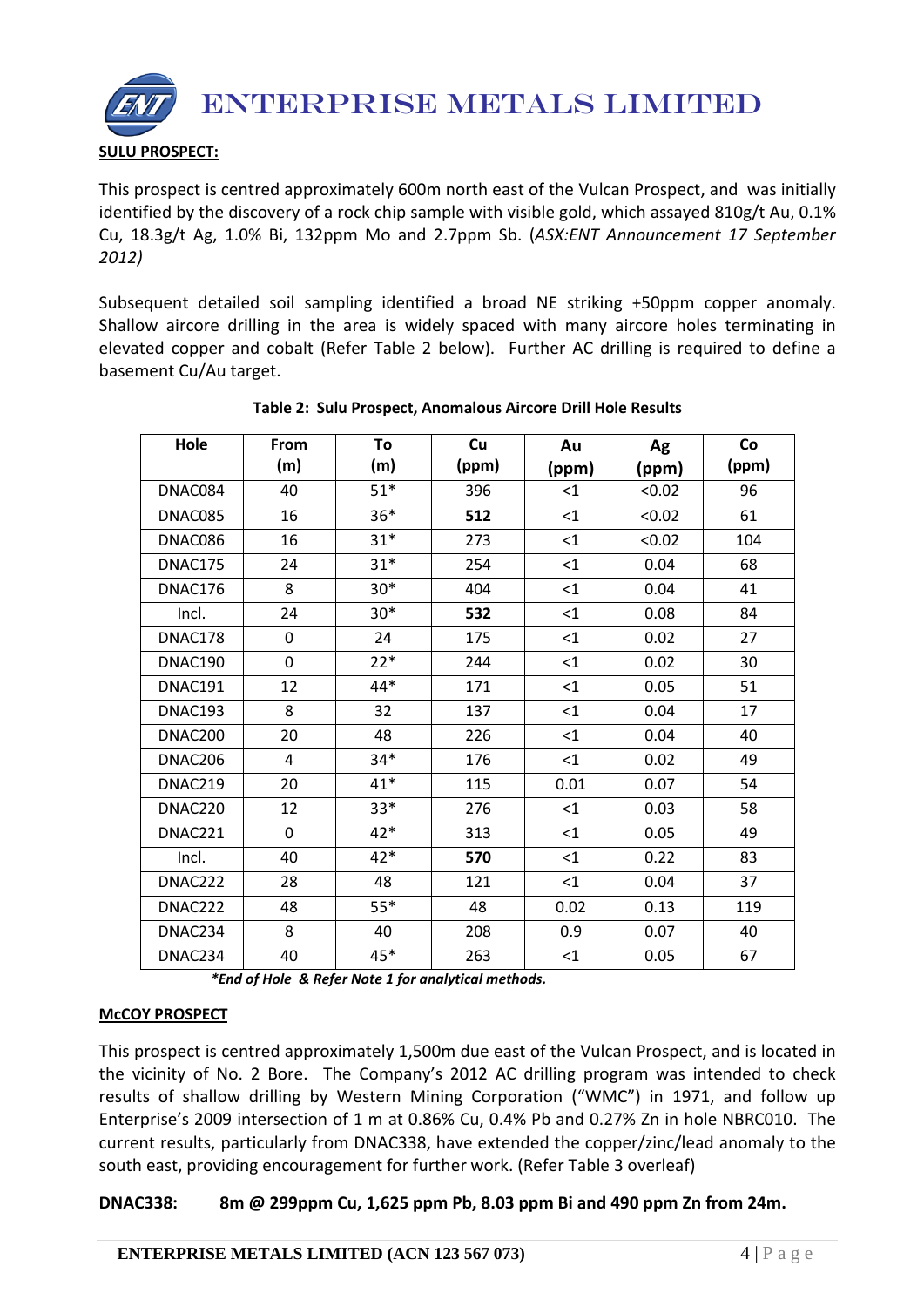

| Hole    | From<br>(m) | To<br>(m) | Cu<br>(ppm) | Au<br>(ppm) | As<br>(ppm) | Bi<br>(ppm) | Pb<br>(ppm) | Zn<br>(ppm) |
|---------|-------------|-----------|-------------|-------------|-------------|-------------|-------------|-------------|
| DNAC139 | 52          | $60*$     | 155         | 0.07        | 79          | 3.64        | 175         | 113         |
| DNAC140 | 0           | 4         | 155         | 0.04        | 36          | 21          | 219         | 86          |
| DNAC338 | 24          | 28        | 290         | 2.0         | 108         | 8.41        | 1,210       | 514         |
| and     | 28          | 32        | 308         | $<$ 1       | 78          | 7.66        | 2,040       | 467         |
| NBRC010 | 107         | 108       | 8,645       | 0.33        | 50          | 351         | 508         | 589         |
| and     | 114         | 115       | 463         | >0.01       | 119         | >0.1        | 4,024       | 2,694       |

#### **Table 3: McCoy Prospect, Anomalous Drill Hole Results**

*\*End of Hole & Refer Note 1 for analytical methods.*

The anomalous copper and zinc intersected in shallow drilling by WMC in 1971 is shown in Table 4 below.

| Hole         | From (m) | To<br>(m) | <b>Interval</b><br>(m) | Cu<br>(ppm) | Zn<br>(ppm) |
|--------------|----------|-----------|------------------------|-------------|-------------|
| MTP78        | 15.2     | 22.9      | 7.7                    | 1,596       | 756         |
| MTP79        | 3        | 27.4      | 24.4                   | 2,032       | 1,041       |
| <b>MTP80</b> | 7.6      | 27.4      | 19.8                   | 1,767       | 355         |

### **NIMOY PROSPECT:**

This prospect is centred approximately 3,000m due east northeast of the Vulcan Prospect, and was initially identified as a coincident copper, gold, lead, bismuth, and zinc anomaly in soil sampling.

The recent widely spaced aircore drilling of the regolith has better defined this anomaly and in particular drillhole DNAC373 provides a ready target for follow up work. (Refer Table 4 below)

### **DNAC373 60m @ 530ppm Cu from 4m to 64m (EoH). Incl. 4m @ 1,110ppm Cu from 56m to 60m, and 4m @ 494ppm Cu, 1.85ppm Bi, 217ppm Pb, 372ppm Zn from 60m to EoH.**

**Table 3: Nimoy Prospect, Anomalous Aircore Drill Hole Results**

| Hole    | <b>From</b><br>(m) | To<br>(m) | Cu<br>(ppm) | Au<br>(ppm) | As<br>(ppm) | Bi<br>(ppm) | <b>Co</b><br>(ppm) | Pb<br>(ppm | Zn<br>(ppm) |
|---------|--------------------|-----------|-------------|-------------|-------------|-------------|--------------------|------------|-------------|
| DNAC369 | 12                 | $28*$     | 259         | < 0.01      | 1.3         | 0.03        | 35                 | 1.9        | 45          |
| DNAC371 | 12                 | $36*$     | 402         | < 0.01      | 0.72        | 0.02        | 37                 | 2.5        | 43          |
| DNAC373 | 4                  | $64*$     | 530         | < 0.01      | 47.5        | 0.28        | 44                 | 66         | 282         |
| Incl.   | 12                 | 20        | 887         | < 0.01      | 57.1        | 0.04        | 19                 | 168        | 215         |
| and     | 56                 | 60        | 1,110       | < 0.01      | 30.5        | 0.9         | 48                 | 63         | 331         |

*<sup>\*</sup>End of Hole & Refer Note 1 for analytical methods.*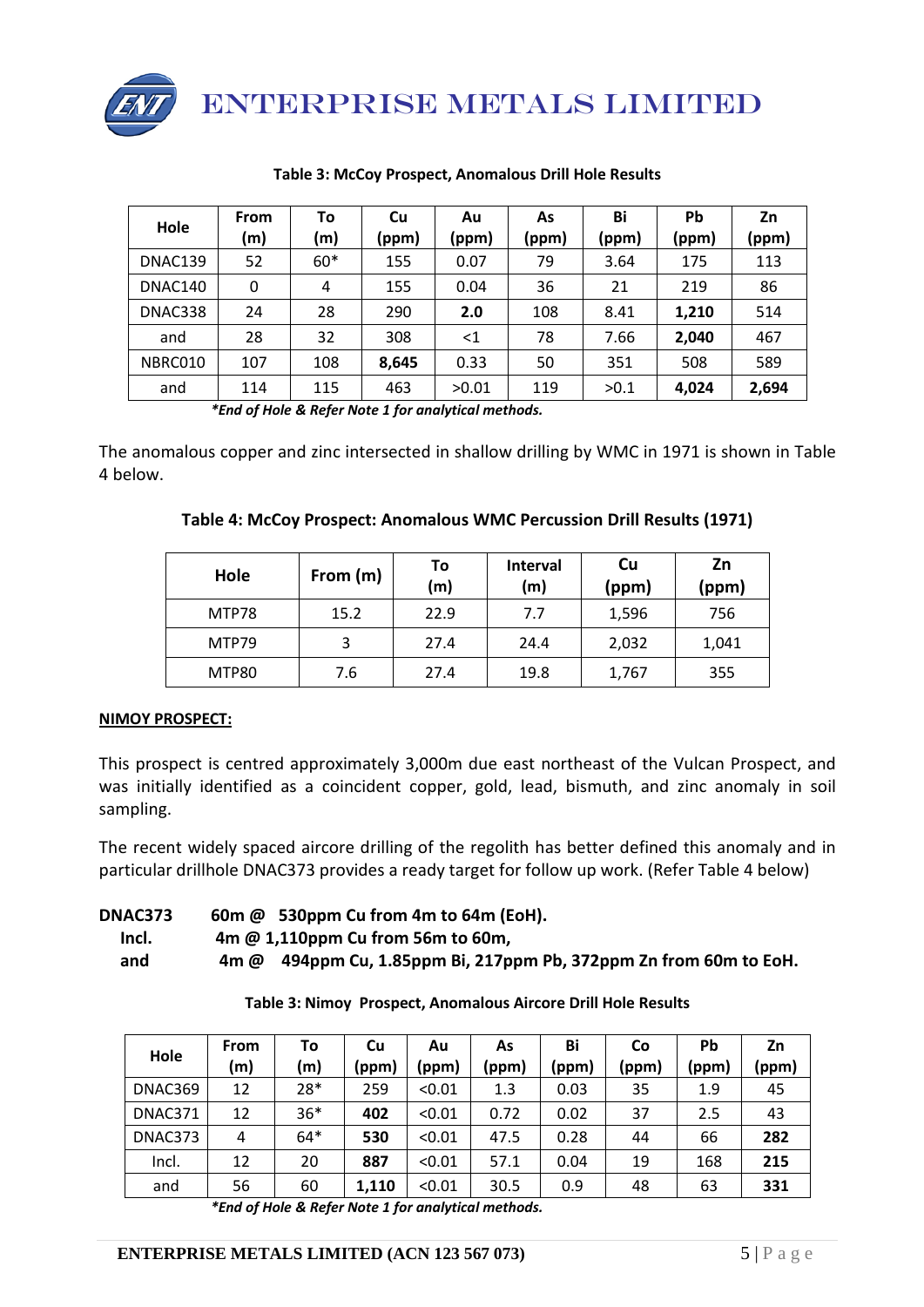

It is anticipated that further AC drilling will be undertaken at McCoy, Nimoy, Scotty and Sulu in early 2013 to better define these prospects, and prepare them for deep RC drill testing in the primary zone.

911 Ryon

**Dermot Ryan Managing Director**

*Contact:* 

*Telephone: 08 9436 9200 Facsimile: 08 9436 9299 Email: admin@enterprisemetals.com.au*

#### *Competent Persons statement*

*The information in this report that relates to Exploration Results and Mineral Resources is based on information compiled by Mr Dermot Ryan, who is an employee of the Company. Mr Ryan is a Fellow of the Australasian institute of Mining and Metallurgy and a Member of the Australian Institute of Geoscientists and has sufficient experience of relevance to the styles of mineralisation and the types of deposits under consideration, and to the activities undertaken, to qualify as a Competent Person as defined in the 2004 Edition of the Joint Ore Reserves Committee (JORC) Australasian Code for Reporting of Exploration Results, Mineral Resources and Ore Reserves. Mr Ryan consents to the inclusion in this report of the matters based on information in the form and context in which it appears.*